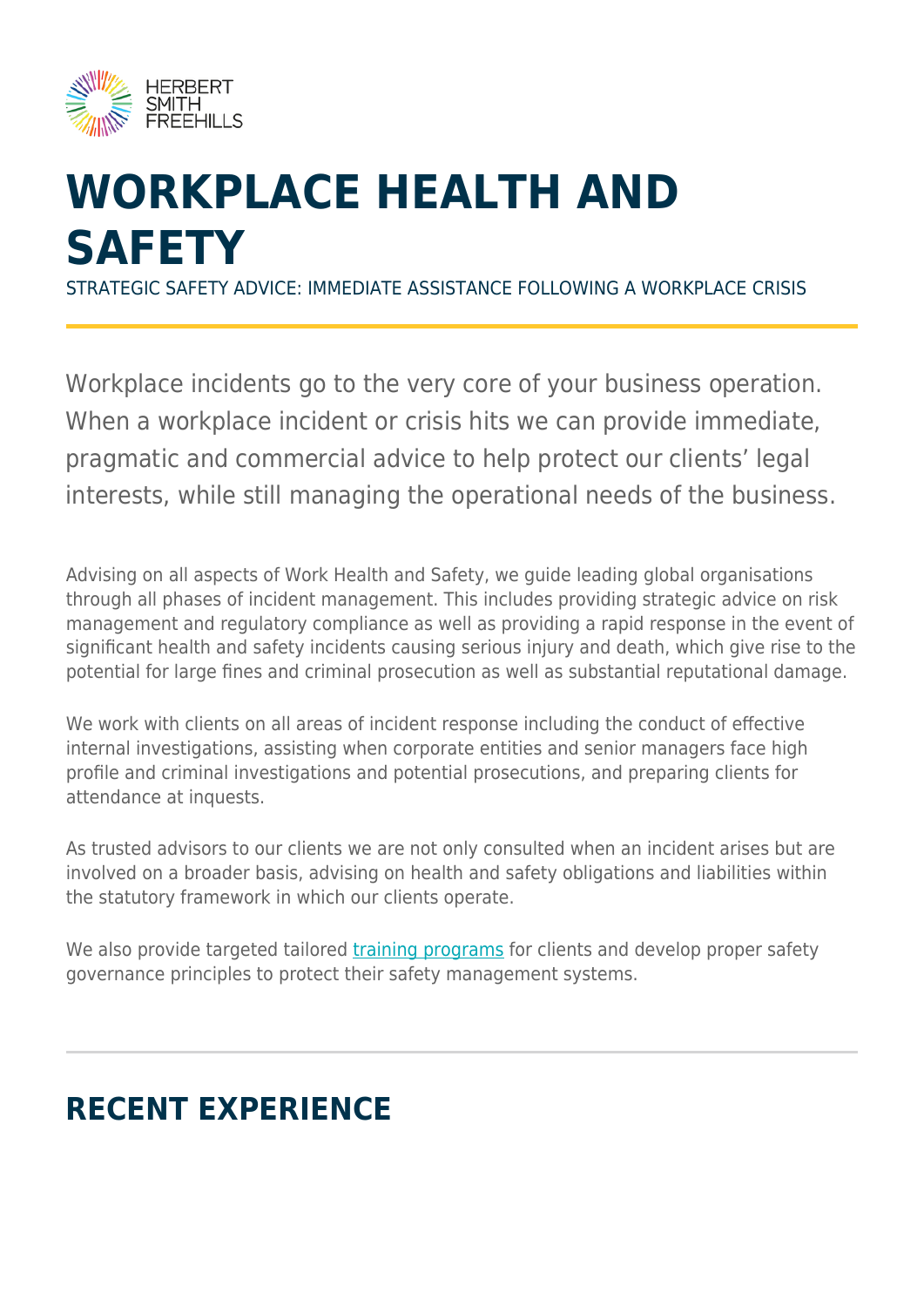#### **STORENGY**

Advising on the development of the Stublach underground gas storage development and the successful defence of judicial review proceedings in relation to the Control of Major Accident Hazards (COMAH) regime

#### **MAJOR PROJECTS**

Advising on risk management strategies on major projects including the SRWP Project; the M7 Tunnel; the NSBT Tunnel Project; the D&C and O&M Contracts for the Airport Link Project; and the ODP1 Project

#### **SUNCORP GROUP LIMITED**

Advising on ground up design and development of Officer Due Diligence compliance plans for non-executive and executive directors and executive leadership team

#### **TRANSPORT FOR LONDON**

Advising on safety issues arising in the course of the extension of the East London Line and the introduction of a new class of trains

#### **HS1**

Advising HS1 (the operator of the high speed rail link between St Pancras and the Channel Tunnel) on safety obligations and liability management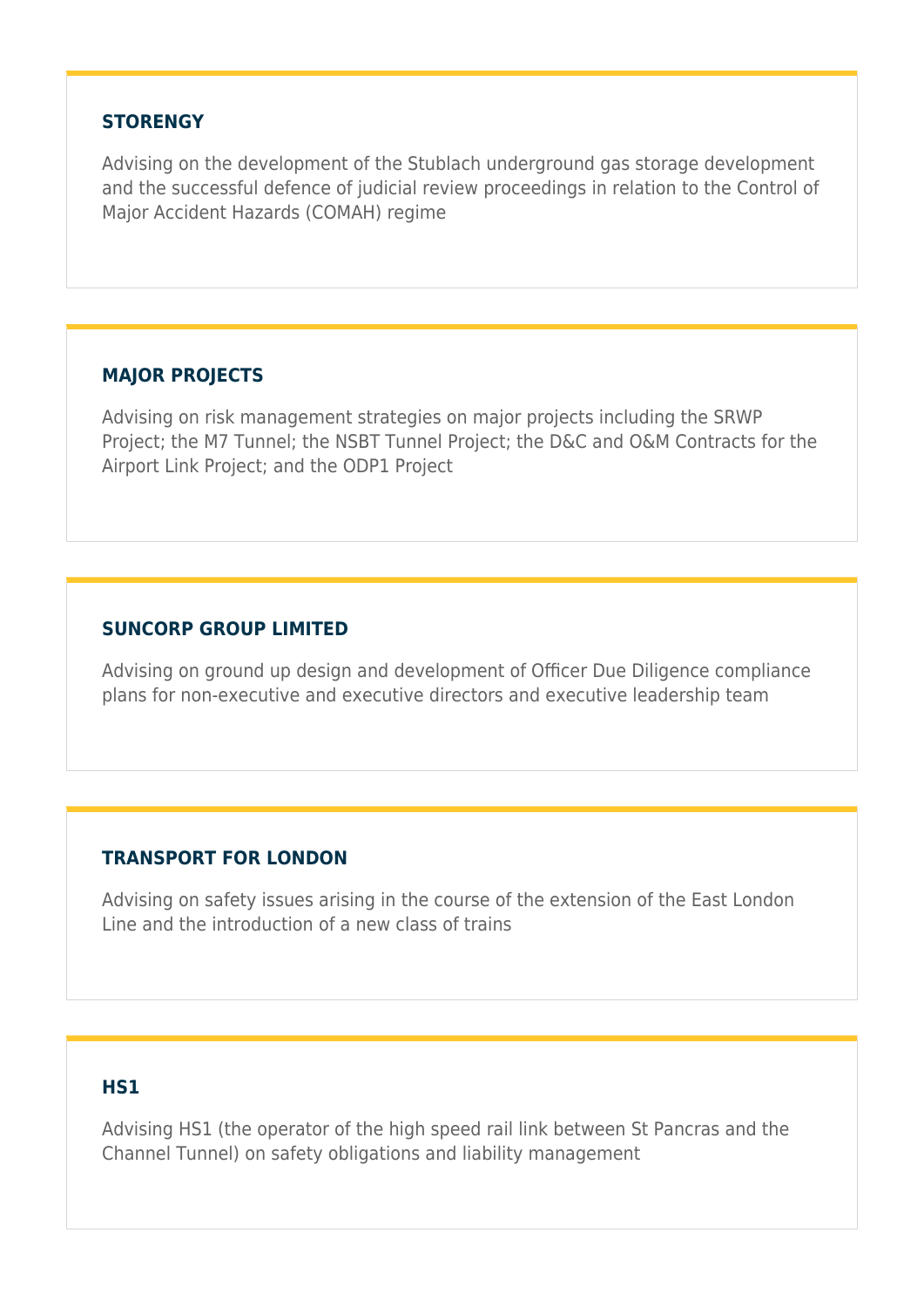## **OUR PEOPLE**



**STEVE BELL** REGIONAL HEAD OF PRACTICE - EMPLOYMENT, PENSIONS AND INCENTIVES, AUSTRALIA, MELBOURNE +61 3 9288 1236 Steve.Bell@hsf.com



**FATIM JUMABHOY** MANAGING PARTNER, SINGAPORE, SINGAPORE +65 68689822 fatim.jumabhoy@hsf.com



**HOWARD WATSON** PARTNER, LONDON

+44 20 7466 2088 Howard.Watson@hsf.com



**AARON ANDERSON** PARTNER, BRISBANE

+61 7 3258 6528 Aaron.Anderson@hsf.com



**ANNA CREEGAN** PARTNER, PERTH

+61 8 9211 7135 Anna.Creegan@hsf.com

## **RELATED EXPERTISE**

Our global perspective and unique methodology has the potential to provide immense value to organisations across a wide range of sectors